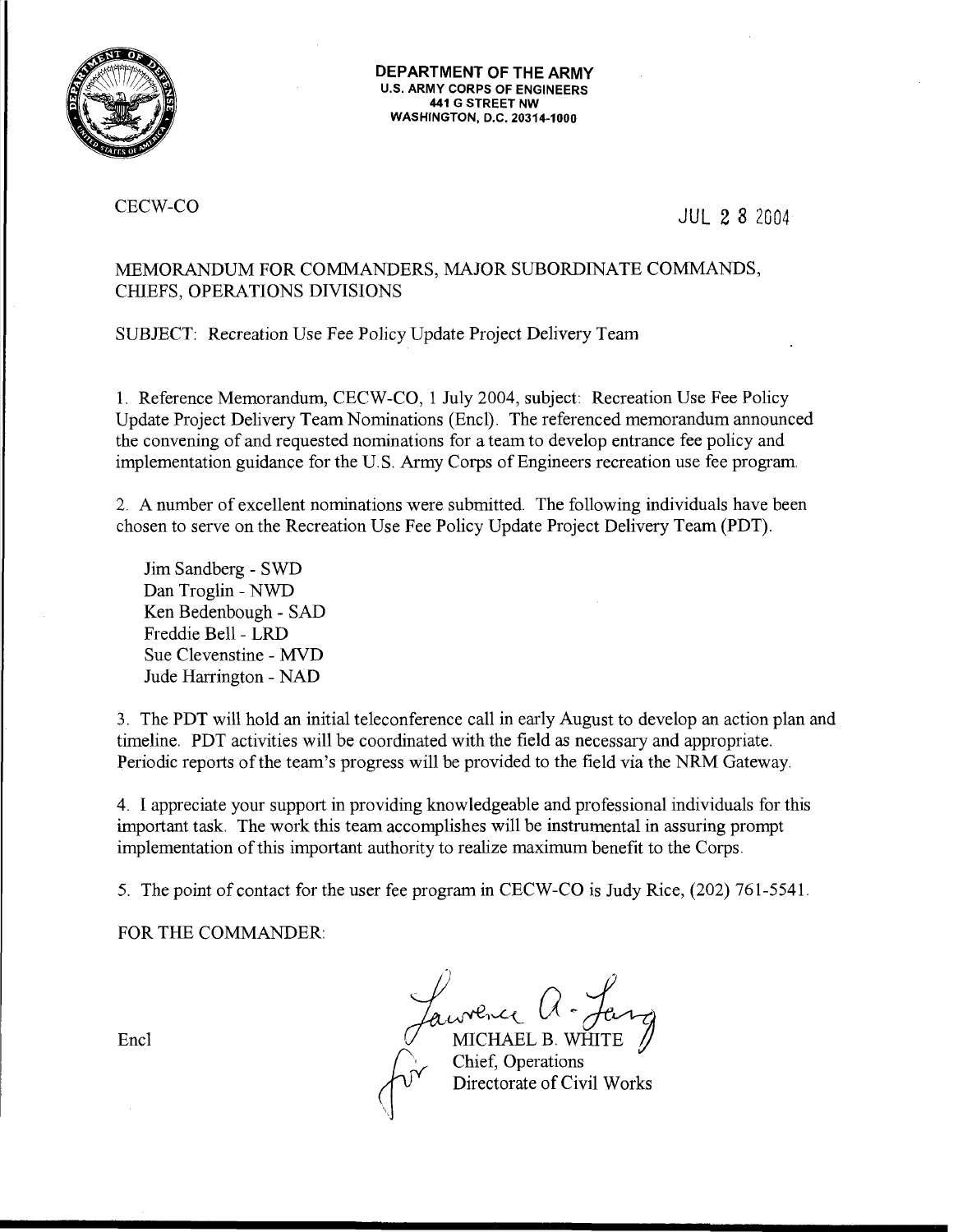CECW-CO SUBJECT: Recreation Use Fee Policy Update Project Delivery Team

#### DISTRIBUTION:

COMMANDER, GREAT LAKES & OHIO RIVERS DIVISION, ATTN: CELRD-ET-CO-R COMMANDER, MISSISSIPPI VALLEY DIVISION, ATTN: CEMVD-PD-KM COMMANDER, NORTH ATLANTIC DIVISION, ATTN: CENAD-ET-0 COMMANDER, NORTHWESTERN DIVISION, ATTN: CENWD-CM-0 COMMANDER, PACIFIC OCEAN DIVISION, ATTN: CEPOD-ET-C COMMANDER, SOUTH ATLANTIC DIVISION, ATTN: CESAD-CM-OC COMMANDER, SOUTH PACIFIC DIVISION, ATTN: CESPD-CM-0 COMMANDER, SOUTHWESTERN DIVISION, ATTN: CESWD-ETO

#### INFORMATION COPIES SENT TO:

COMMANDER, ALASKA DISTRICT, ATTN: CEPOA-CO-OR COMMANDER, ALBUQUERQUE DISTRICT, ATTN: CESPA-OD-0 COMMANDER, BALTIMORE DISTRICT, ATTN: CENAB-OP-TR COMMANDER, BUFFALO DISTRICT, ATTN: CELRB-CO-TB COMMANDER, CHARLESTON DISTRICT, ATTN: CESAC-TS-0 COMMANDER, CHICAGO DISTRICT, ATTN: CELRC-CO COMMANDER, DETROIT DISTRICT, ATTN: CELRE-CO-L COMMANDER, FORT WORTH DISTRICT, ATTN: CESWF-OD-R COMMANDER, GALVESTON DISTRICT, ATTN: CESWG-OD-0 COMMANDER, HONOLULU DISTRICT, ATTN: CEPOH-EC-T COMMANDER, HUNTINGTON DISTRICT, ATTN: CELRH-OR COMMANDER, JACKSONVILLE DISTRICT, ATTN: CESAJ-CO-OP COMMANDER, KANSAS CITY DISTRICT, ATTN: CENWK-OD-TR COMMANDER, LITTLE ROCK DISTRICT, ATTN: CESWL-OP-ON COMMANDER, LOS ANGELES DISTRICT, ATTN: CESPL-C0-0 COMMANDER, LOUISVILLE DISTRICT, ATTN: CELRL-OP-TO COMMANDER, MEMPHIS DISTRICT, ATTN: CEMVM-CO COMMANDER, MOBILE DISTRICT, ATTN: CESAM-OP-TR COMMANDER, NASHVILLE DISTRICT, ATTN: CELRN-OP-T-N COMMANDER, NEW ENGLAND DISTRICT, ATTN: CENAE-CO-TM COMMANDER, NEW ORLEANS DISTRICT, ATTN: CEMVN-OD-T COMMANDER, NEW YORK DISTRICT, ATTN: CENAN-OP COMMANDER, NORFOLK DISTRICT, ATTN: CENAO-TS-0 COMMANDER, NWD- OMAHA OFFICE, ATTN: CENWD-CM-0- OMAHA COMMANDER, OMAHA DISTRICT, ATTN: CENWO-OD-TN COMMANDER, PHILADELPHIA DISTRICT, ATTN: CENAP-OP COMMANDER, PITTSBURGH DISTRICT, ATTN: CELRP-OR-TR COMMANDER, PORTLAND DISTRICT, ATTN: CENWP-CO-SR COMMANDER, ROCK ISLAND DISTRICT, ATTN: CEMVR-OD-T COMMANDER, SACRAMENTO DISTRICT, ATTN: CESPK-C0-0 COMMANDER, SAN FRANCISCO DISTRICT, ATTN: CESPN-C0-0 COMMANDER, SAVANNAH DISTRICT, ATTN: CESAS-OP-SR COMMANDER, SEATTLE DISTRICT, ATTN: CENWS-OD-TS-NR COMMANDER, ST. LOUIS DISTRICT, ATTN: CEMVS-CO-T COMMANDER, ST. PAUL DISTRICT, ATTN: CEMVP-CO-OP COMMANDER, TULSA DISTRICT, ATTN: CESWT-OD-R COMMANDER, VICKSBURG DISTRICT, ATTN: CEMVK-OD COMMANDER, WALLA WALLA DISTRICT, ATTN: CENWW-OD-TN COMMANDER, WILMINGTON DISTRICT, ATTN: CESAW-OP-TN COMMANDER, ENGINEER RESEARCH AND DEV. CENTER, ATTN: CEERD-EE COMMANDER, ENGINEER RESEARCH AND DEV. CENTER, ATTN: CEWES-EE-R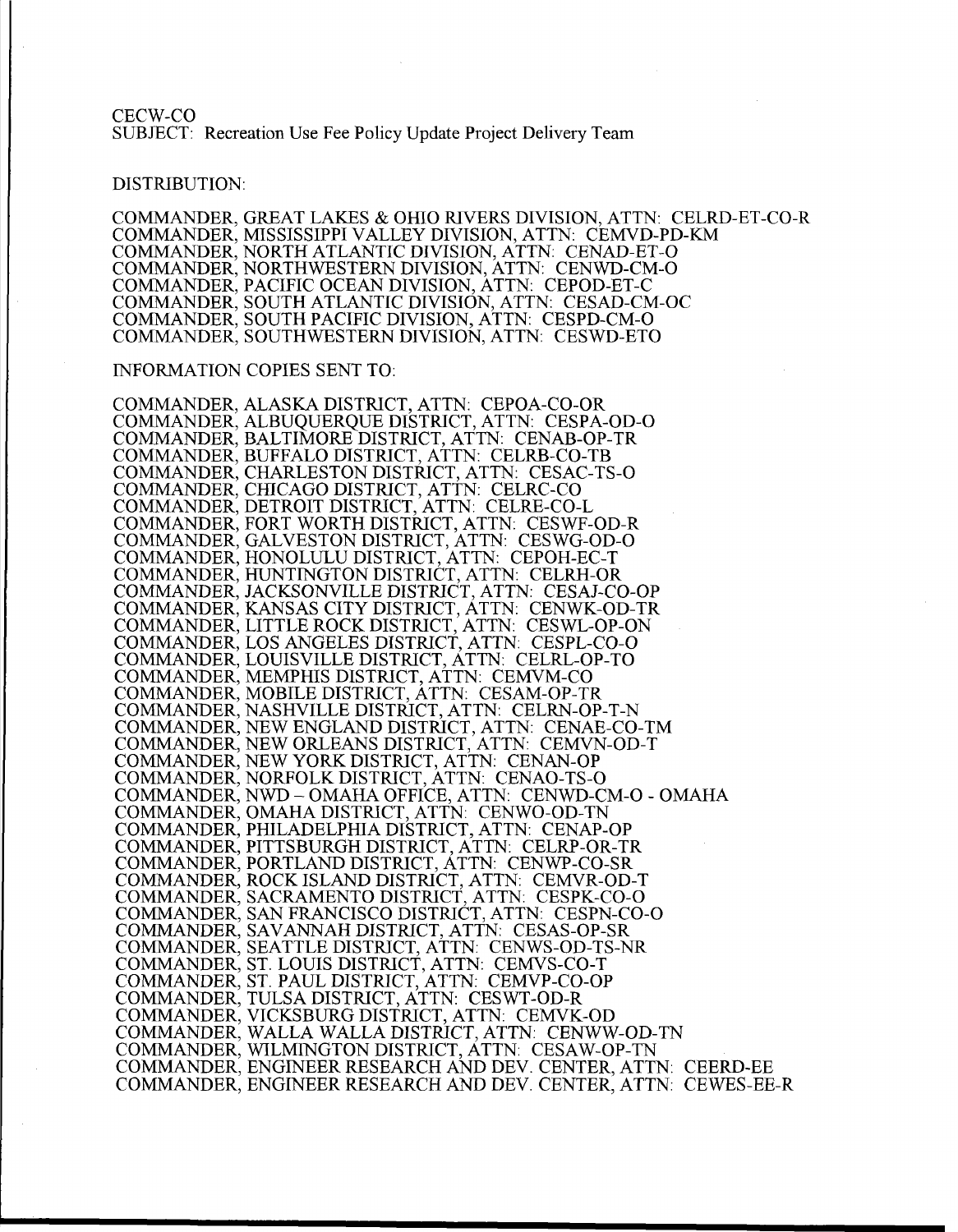

**DEPARTMENT OF THE ARMY**  U.S. ARMY CORPS OF ENGINEERS 441 G STREET NW WASHINGTON, D.C. 20314-1000

S: 15 July 2004

# JUL .. **l** 2004

## CECW-CO

## MEMORANDUM FOR COMMANDERS MAJOR SUBORDINATE COMMANDS, CHIEFS, CONSTRUCTION-OPERATIONS DIVISIONS

SUBJECT: Recreation Use Fee Policy Update Project Delivery Team Nominations

1. This memorandum announces the convening of a Project Delivery Team (PDT) to develop entrance fee policy for the U.S. Army Corps of Engineers recreation use fee program. In anticipation of proposed new legislation authorizing the Corps to charge entrance fees, this PDT will develop policy and implementation guidance and incorporate it into the existing regulation. The Scope of Work for the PDT effort is enclosed

2. Please submit nominations for task force members from your division to this office by 15 July 2004. Each division may submit two nominees. Nominees should have broad knowledge and extensive experience with Corps recreation use fee policy.

3. The point of contact for the user fee program in CECW-CO is Judy Rice, (202) 761-5541.

FOR THE COMMANDER:

Encl

MICHAEL B. WHITE Chief, Operations Directorate of Civil Works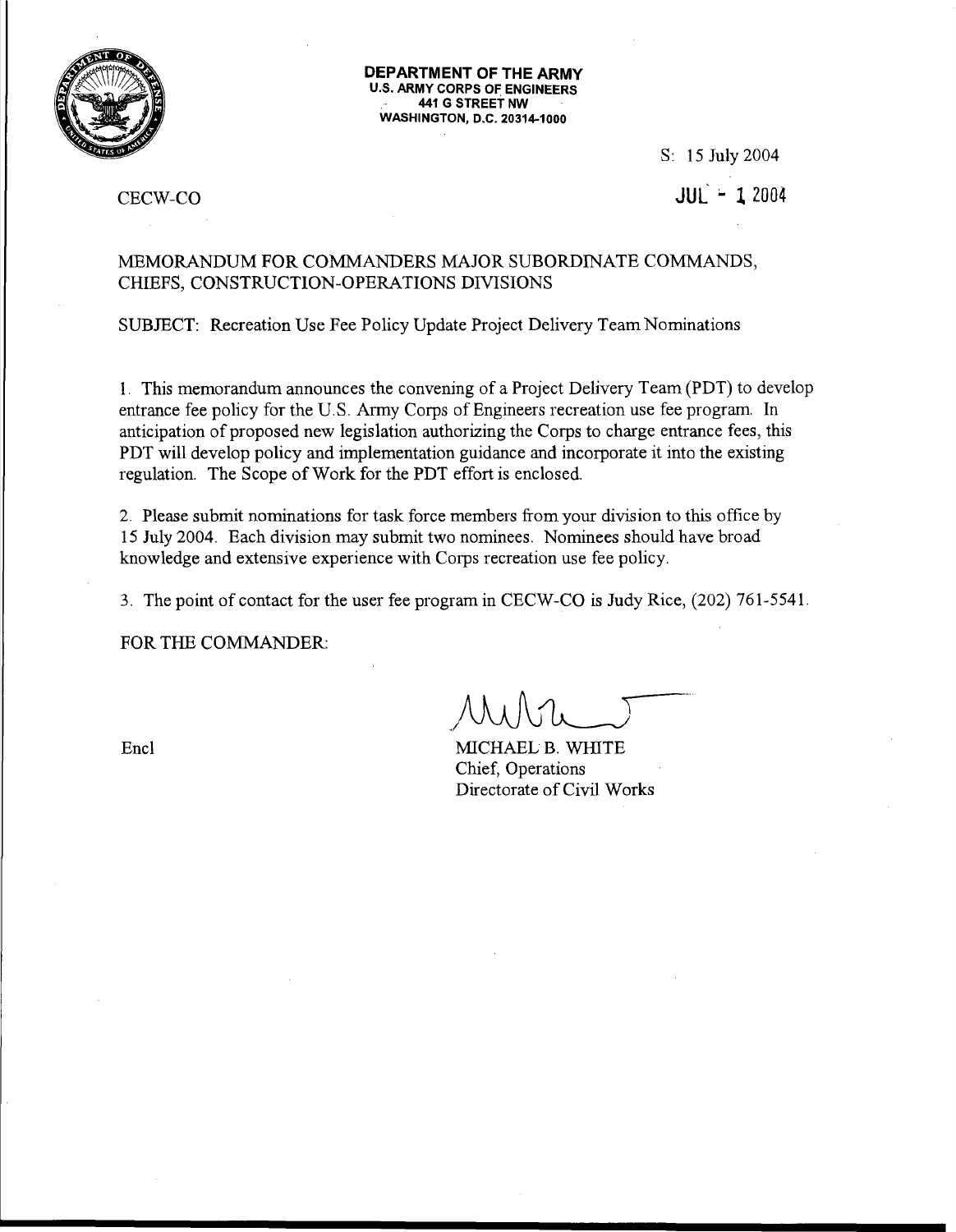## SCOPE OF WORK RECREATION USE FEE POLICY UPDATE: ENTRANCE FEES

1. Background. There is currently pending legislation that will provide the Corps of Engineers authorization to collect entrance fees at recreation areas. Should this legislation pass, the Engineering Regulation and Pamphlet providing policy and guidance for recreation use fees will need to be updated to incorporate changes to the user fee program provided by new authorizations.

2. Purpose. The purpose of this PDT is to develop entrance fee policy and implementation guidance for incorporation in the ER 1130-2-550, Chapter 9- Recreation Use Fees and EP 11130-2-550, Chapter 9- Recreation Use Fees.

3. Objective. The objective of the effort is to update policy and guidance for the Corps recreation use fee program to address current conditions and meet future needs.

4. Requirements. The PDT will convene by teleconference for an initial organizing meeting by 1 August 2004. The team will complete work and deliver the required products to CECW-CO by 1 October 2004 to meet a policy implementation goal of 1 January 2005. In progress reviews will be conducted biweekly during the working period. The team will consider entrance fee policy related to the following issues:

- a. Criteria for determining parks eligible for entrance fees;
- b. Fee schedule development, review and approval;
	- (1) Fee coverage area- entire lake project versus individual parks
	- (2) Establish length of time entrance fee is valid for
	- (3) Comparability studies with NPS, FWS, USPS entrance fees;
	- (4) Varying fees for cars, bikes, pedestrians
	- ( 5) Waivers and age limits
- c. Fee collection at parks without attendants
- d. Relationship of entrance fees to other recreation user fees
- e. Annual passes;
	- ( 1) Development of a Corps annual park pass
	- (2) Establishment of fee for annual pass
	- (3) Integration with the Golden Eagle pass program- distribution and use at Corps projects
- f. Public relations;
- g. Other issues identified by team.
- 5. Products. The PDT will deliver the following products:
	- a. PMP to establish implementation procedures
	- b. Draft revised ER 1130-2-550, Chapter 9- Recreation Use Fees
	- c. Draft revised EP 1130-2-550, Chapter 9- Recreation Use Fees
	- d. Draft Communication Plan
	- e. Draft sample Corps annual park pass

6. Resources. The PDT will consist of 5 or 6 members. A CECW-CO staff member will serve as advisor. Written materials, such as regulations, policy memorandums, applicable legislation, and similar resources will be provided to the task force by the CECW-CO advisor. Travel, per diem, and salary will be the responsibility of the employee's organization.